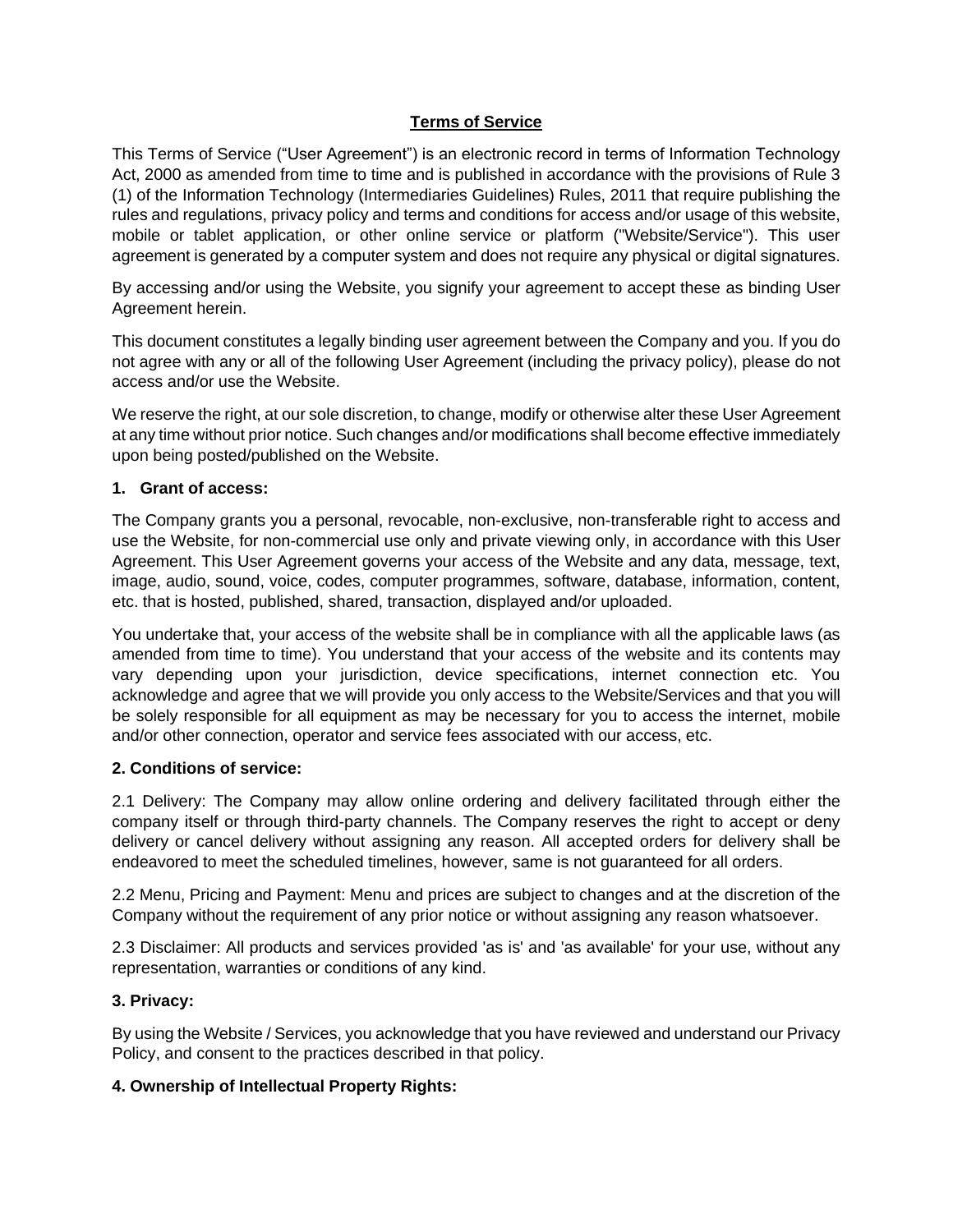The following terms shall have the meaning as ascribed to them below:

4.1. "Intellectual Property Rights" shall mean all patents, trademarks, service marks, copyrights, database right, trade names, brand names, trade secrets, design rights and similar proprietary rights of the Company whether registered or unregistered and all renewals and extensions.

4.2. All rights, title and interest in the Intellectual Property Rights in the Website including without limitation all its constituents, content, text, images work, computer programme, works under the Copyright Act, 1957, specifications, instructions, abstracts, summaries, copy sketches, drawings, artwork, software, source code, object code, comments on the source code and object code, domain names, application names, designs, database, tools, icons, layout, programs, titles, names, manuals, graphics, animation, games, applications, user interface instructions, photographs, profiles, illustrations, and all other elements, data, information and materials ("Materials") are the property of the Company and/or its licensors and/or other respective owners and are protected, without limitation, pursuant to Intellectual Property Rights laws. The Company retains full, complete, and absolute title to the Website and all Intellectual Property Rights therein.

4.3. The Website including any Materials thereon shall be deemed to be non-exclusively licensed to you by us only for your non-commercial personal use and only for such period as we may, in our sole discretion, deem appropriate. You shall not use, reproduce, redistribute, sell, offer on commercial, rental, decompile, reverse engineer, disassemble, adapt, communicate to the public, make a derivative work, interfere with the integrity of the Website (including without limitation the software, coding, constituents, elements, Materials, etc.) in any manner whatsoever.

4.4. You expressly confirm not to, directly or indirectly, copy, reproduce, modify, edit, re-edit, amend, alter, vary, enhance, improve, upgrade, create derivative works, translate, adapt, abridge, delete, display, perform, publish, distribute, circulate, communicate to the public, disseminate, broadcast, transmit, sell, rent, lease, lend, assign, license, sub-license, disassemble, decompile, reverse engineer, market, promote, circulate, exploit, digitally alter or manipulate the Website (including any and all Materials therein) (in whole or in part) in any manner, medium or mode now known or hereinafter developed.

# **5. Material pertaining to User/s:**

5.1 In the event the Company hosts or puts up views of any partners or whether third party or other such views, then the views shall demonstrate only the author's views and not the views of the Company.

5.2 By posting your material or reviews on the Website, you undertake, represent and warrant to the Company that: (a) the User Material is original; (b) does not infringe the rights of any third party including without limitation to the Intellectual Property Rights; and (c) is not defamatory, derogatory or abusive or malicious or hurtful to any person, particular entity, group, caste, religion, race or community or seditious or pornographic or vulgar or in violation of any law.

5.3 You agree, covenant and undertake that you shall not host, display, upload, modify, publish, transmit, update or share any data, information, content or message that:

(a) belongs to another person and to which you do not have any right to or impersonate any person or entity, or misrepresent your credentials or any information you provide;

(b) infringes any patent, trademark, copyright or other proprietary rights or intellectual property rights or violates any applicable national or international laws, regulations, rules and/or guidelines;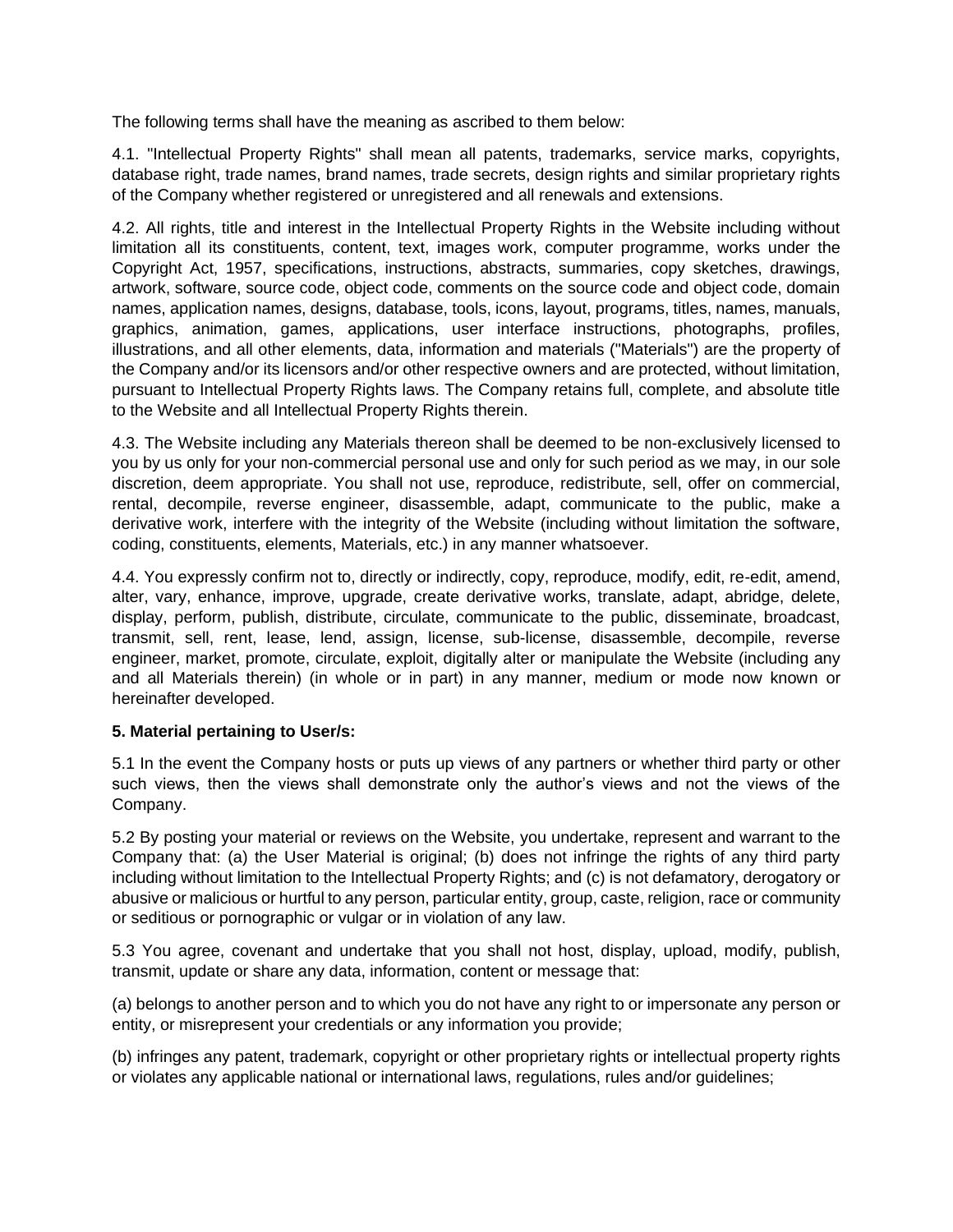(c) harvest or otherwise collect or store any information (including personal information) about other users, including e-mail addresses, without the express consent of such users;

(d) contains software viruses or any other computer code, files or programs designed to interrupt, destroy or limit the functionality of any computer resource or an act of cyber terrorism;

(e) engage in any other conduct that restricts any person from using the services, or that, in our sole judgment, exposes us, users, or any other third party to any liability, damages, or detriment of any type.

(f) post unauthorized commercial communications and including advertisements; and/or

(g) interfere with, damage, disable, disrupt, impair, create an undue burden on, or gain unauthorized access to the Website, including the Company's servers, networks or accounts.

5.4 You hereby confirm that the Company has the right to determine whether any content, data or information published by you on the Website is appropriate and complies with these User Agreement, and accordingly remove any and/or terminate Your access without prior notice.

5.5 You further agree that the Company shall not be responsible or liable to you for any threatening, defamatory, derogatory, obscene, offensive or illegal conduct by other users or any infringement of your intellectual property rights, privacy rights, personal rights, etc. by other users of the Website.

#### **6. Disclaimer and limitation of liability:**

6.1 By accessing and/or using the Website, you agree that your access to the Website is at your sole risk and at your free will.

6.2 The Company disclaims:

(a) Disclaim any and all express or implied representations, warranties and/or conditions of any kind, including but not limited to warranties of reliability, suitability, fitness, merchantability, availability, quality;

(b) Disclaims any warranties arising through course of dealing or usage in trade;

(c) Is not responsible or liable for any allergy, infection, contamination or any such other illnesses; and

(d) Is not responsible or liable for interruptions, delays, inaccuracies, errors, or omissions arising out of your use of the Website or any connected website or with respect to the material thereon;

6.3 Other websites:

The Website may contain links to other websites or services that are not under our control and do not constitute or imply an endorsement or a recommendation by the Company. We encourage you to review the privacy policies and terms of use of these other websites or services.

## **7. INDEMNITY:**

You agree to fully indemnify, defend and hold harmless the Company, its affiliates, associates and group companies, and their respective directors, key managerial personnel, employees, officers, shareholders, agents, representatives, sub- contractors, consultants and third-party providers from and against all losses, claims and damages including legal fees, resulting from: (i) your violation of any term of these user agreement; (ii) your violation of any third party right, including without limitation any publicity, privacy, or intellectual property right; (iii) your breach of any applicable laws; (iv) any unauthorized, improper, illegal or wrongful use of your account by any person, including a third party,